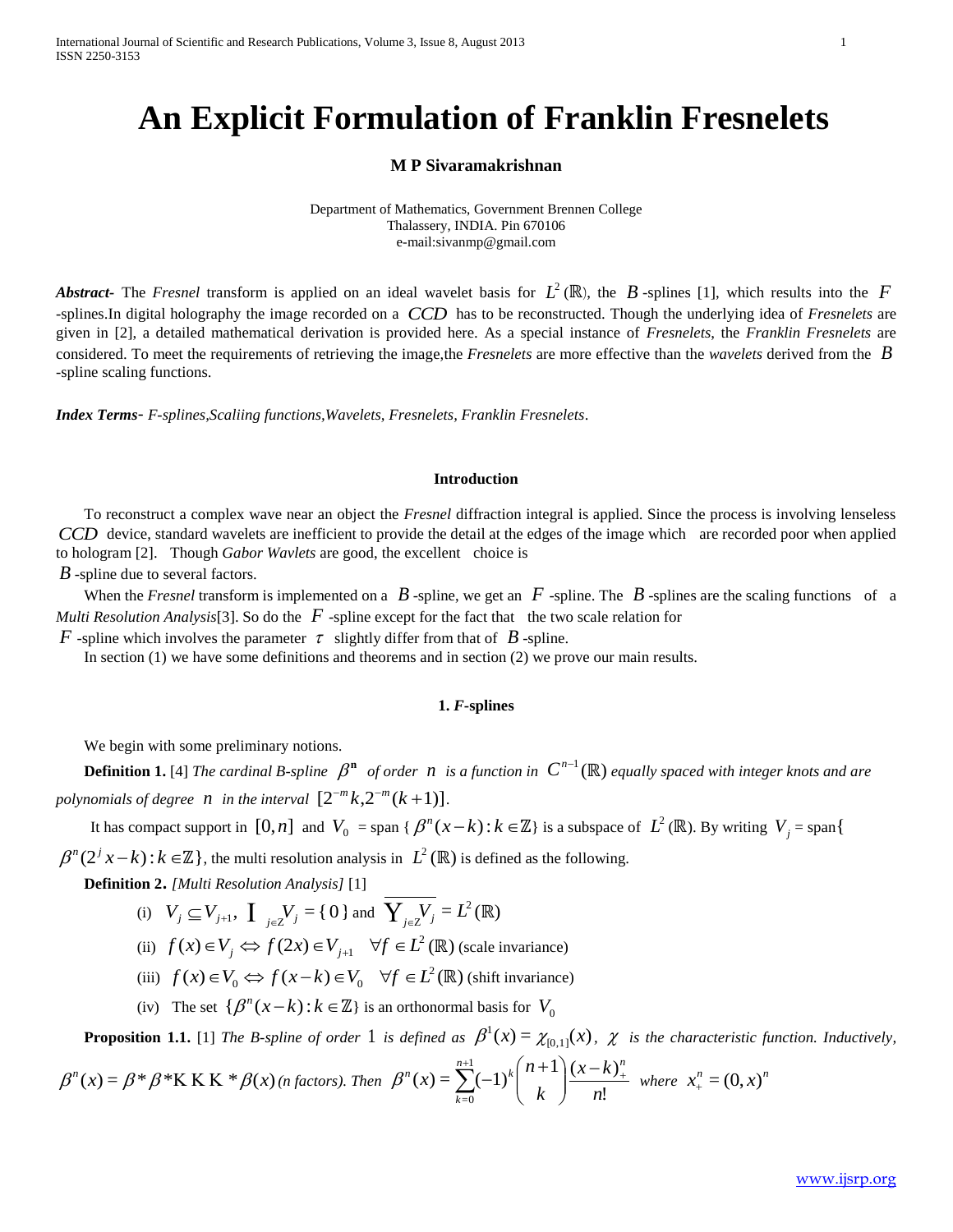In the Fourier domain 
$$
\hat{\beta}^n(w) = (\hat{\beta}^1(w))^n
$$
. We have  $\hat{\beta}^1(w) = e^{\frac{-iw}{2}} \frac{\sin \frac{w}{2}}{\frac{w}{2}} = e^{\frac{-iw}{2}} sinc(\frac{w}{2})$ .

*w*

Therefore  $|\hat{\beta}^n(w)| = |\hat{\beta}^1(w)|^2 = |\text{sinc}(w/2)|^n$  where  $\overline{\mathcal{L}}$  $\mathbf{I}$ ┤  $\left\{ \right\}$  $=$  $\neq$ 0,  $x = 0$  $\frac{\sin x}{x}, x \neq 0$ = *x x x x*  $sincx = \left\{\frac{1}{x}, x \neq 0\right\}$ .

**Definition 3.** [2] The Fresnel Transform of  $f \in L^2(\mathbb{R})$  is a unitary map  $\widetilde{f}_r$ :  $\widetilde{f}_\tau : L^2(\mathbb{R}) {\rightarrow} L^2(\mathbb{R})$ 

*defined by*  $\widetilde{f}_{\tau}(x) = f * k_{\tau}(x)$ , where the Fresnel operator  $k_{\tau}(x) = \frac{1}{\tau} e^{i\pi(\frac{x}{\tau})^2}$ ,  $\tau > 0$  $\left( \frac{x}{2} \right)^2$ τ τ  $\pi$ ( $\frac{\tau}{\tau}$ τ  $k_{\tau}(x) = \frac{1}{e^{i\pi(\frac{x}{\tau})^2}}, \tau > 0.$ 

### **Properties**

The *Fresnel Transform* satisfies the following properties :

(i)  $\tilde{f}(-x_0)_\tau(x) = \tilde{f}_\tau(x-x_0)$  $\hat{f}(-x_0)_\tau(x) = \hat{f}_\tau(x - x_0)$  (shift invariance) (ii)  $f^*(x) = (\tilde{f}_\tau) \tilde{f}_\tau(x)$  (Duality) (iii)  $(\tilde{f}(-))_{\tau}(x) = \tilde{f}_{\tau}, s \neq 0$ *s f*  $f_{\tau}(x) = f_{\tau}$ ,  $s \neq 0$  (Dilation); (iv)  $\langle f, g \rangle = \langle \tilde{f}_r, \tilde{g}_r \rangle$  and  $||f|| = ||\tilde{f}_r||$  (Parseval Relation and Plancheral property) (v) In the Fourier domain  $\hat{k}_{\tau}(w) = e^{i\frac{\hat{\pi}}{4}}e^{-i\pi(w)^2}$ π  $\int_{\tau}^{\infty}(w) = e^{i\frac{\tau}{4}}e^{-i\tau}$ 

**Definition 4.** *The definition of F -spline goes along with that of B -spline. It is expressed as the Fresnel Transform of the B spline*  $\beta^{n}(x)$ , that is the *F -spline*  $\tilde{\beta}^{n}_{\tau}(x) = \beta^{n} * k_{\tau}(x)$ 

**Theorem 1.** [2] *The F -spline satisfy all the three requirements of a valid scaling function viz.*  (*i*) *It is a Riesz basis,*  (*ii*) *It has partition of unity and*  (*iii*) *It has two scale relation*

**Remark 1.** *Due to the presence of the parameter the two scale relation has the modified form*   $\widetilde{\beta}_r^n(x) = \sum_{k=1}^n h(k) \widetilde{\beta}_{2r}^n(2x-k)$  $f(x) = \sum_{k \in \mathbb{Z}} h(k) \widetilde{\beta}_{2\tau}^{n}(2x - k)$  $\widetilde{\beta}_{\tau}^n(x) = \sum_{k \in \mathbb{Z}} h(k) \widetilde{\beta}_{2\tau}^n(2x-k).$ 

#### **2. Fresnelets**

In this section we make a concrete construction of Fresnelets.

**Definition 5.** *Fresnelets are the wavelets derived out of the scaling functions F-splines. To develop this we derive the Franklin wavelets, the wavelets associated with the B-spline of order 2.*

**Lemma 1.** [4] *The set*  $\{\phi(x-k)\}\$  *is an orthonormal system in*  $L^2(\mathbb{R}) \Leftrightarrow \sum_{k \in \mathbb{Z}} |\hat{\phi}(w+2k\pi)|^2 = 1$ 

**Theorem 2.** [4] *A function*  $\phi$  *is a scaling function in*  $L^2(\mathbb{R})$  *if and only if* 

$$
\hat{\phi}(w) = \left(\frac{\sin(\frac{w}{2})}{\frac{w}{2}}\right)^2 m_{\phi}(w), \text{ where } m_{\phi} \text{ is a } 2\pi \text{ periodic function in } L^2([0, 2\pi)).
$$

**Proposition 2.1.** *The*  $B$  *-spline*  $\beta^2$  *satisfy the identity* 

$$
\sum_{k \in \mathbb{Z}} |\hat{\beta}^2(w + 2\pi k)|^2 = 1 - \frac{2}{3} \sin^2(\frac{w}{2})
$$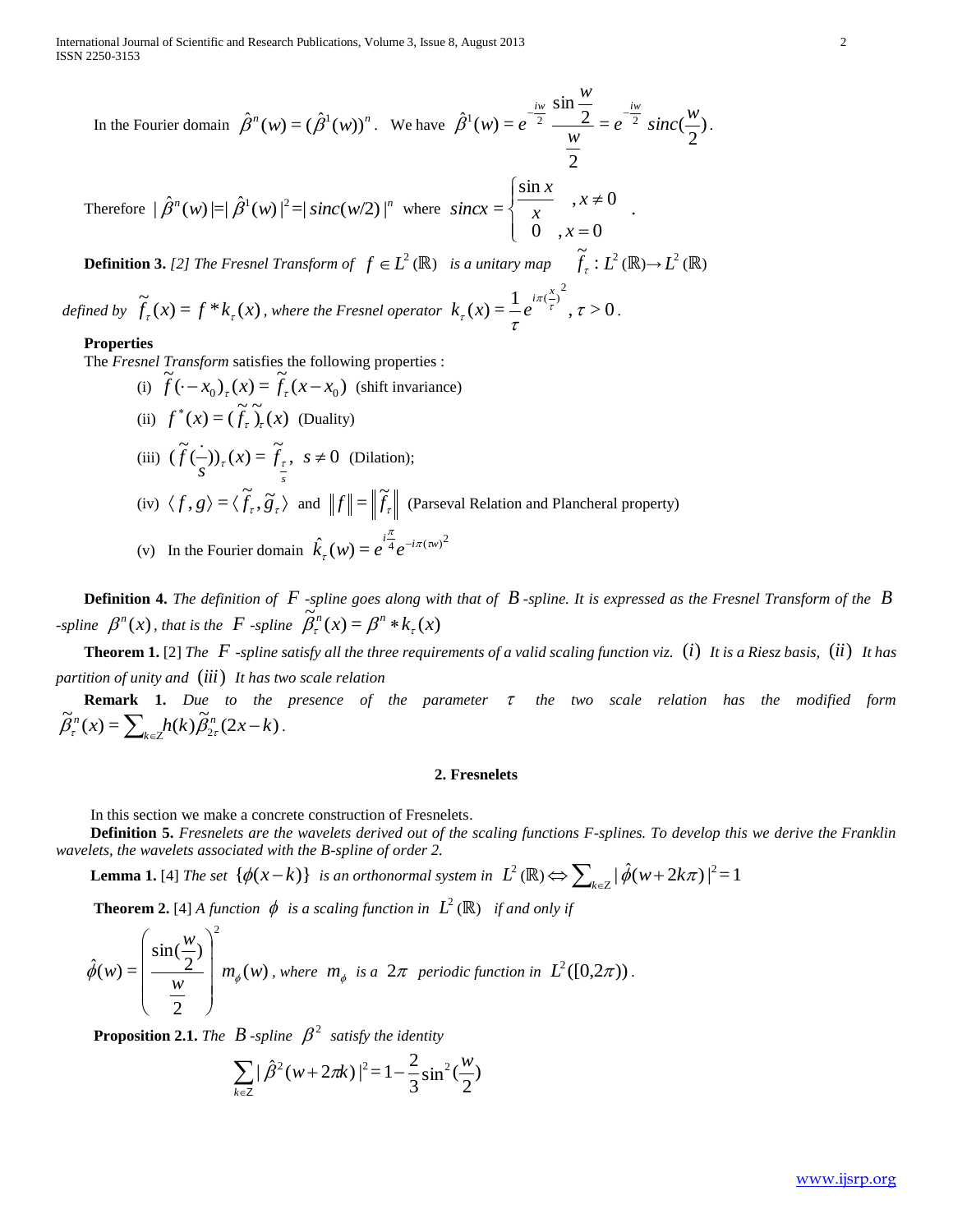International Journal of Scientific and Research Publications, Volume 3, Issue 8, August 2013 3 ISSN 2250-3153

$$
\text{We know } |\hat{\beta}^n(w+2\pi k)|^2 = \frac{\sin^{2n}(\frac{w}{2})}{(\frac{w}{2}+\pi k)^{2n}} \qquad \Theta \qquad |\hat{\beta}^n_\psi(w)| = \sin cw
$$

*Replace W by* 2*w and sum over all*  $k \in \mathbb{Z}$ 

 $\sum_{k\in\mathbb{Z}}(w+\pi k)^{2n}$  $\sum_{k\in\mathbb{Z}}|\hat{\beta}^n(w+2\pi k)|^2=\sin^{2n}(w)\sum_{k\in\mathbb{Z}}\frac{1}{(w+\pi k)^2}$  $(w + \pi k)$  $\sum_{k \in \mathbb{Z}} |\hat{\beta}^n(w + 2\pi k)|^2 = \sin^{2n}(w) \sum_{k \in \mathbb{Z}} \frac{1}{(w + \pi i)^2}$ *Differentiating the identity*  $\sum_{n=1}^{\infty} \frac{1}{n}$  = cot w,  $(2n-1)$  $\sum_{k \in \mathbb{Z}} \frac{1}{w+k} = \cot w$ , (2*n*)  $\frac{1}{w+k}$  = cot w,  $(2n-1)$  times,  $\sum \frac{1}{(x-1)^2} = \frac{1}{(x-1)^2} \frac{u}{x^2-1}$  (cot w)  $(2n-1)!$  $=\frac{-1}{1}$  $(w + \pi k)$ 1  $2n-1$  $2n-1$  $\frac{1}{2n} = \frac{1}{(2n-1)!} \frac{u}{dw^{2n-1}} (\cot w)$ *d*  $(w + \pi k)^{2n}$  (2n-1)!  $dw^{2n}$ *n*  $\sum_{k\in\mathbb{Z}}(w+\pi k)^{2n}$  (2n-1)!  $dw^{2n-1}$  $\overline{a}$  $\sum_{n\in\mathbb{Z}}(w+\pi k)^{2n}$   $(2n-\pi)$ - $\sum_{k \in \mathbb{Z}} \frac{1}{(w + \pi i)}$  $\left(1\right)$ 

 $n_{(11)}$   $2\pi k$ <sup>2</sup>  $^{2}$   $\pi^{2n}$ 

*on substitution* 

$$
\sum_{k\in\mathbb{Z}}|\beta^{n}(2w+2\pi k)|^{2}=\frac{-\sin^{2n}(w)}{(2n-1)!}\frac{d^{2n-1}}{dw^{2n-1}}(\cot w)
$$

*Put*  $n = 1$  *in (1),* 

$$
\sum_{k \in \mathbb{Z}} \frac{1}{(w + \pi k)^2} = \frac{1}{4} \csc^2(\frac{w}{2})
$$
 (2)

1

*Differentiating* (2),  $(2n-1)$  *times* 

$$
\sum_{k \in \mathbb{Z}} \frac{1}{(w + \pi k)^{2n}} = \frac{1}{4(2n - 1)!} \frac{d^{2n - 2}}{dw^{2n - 2}} (cosec^2(\frac{w}{2}))
$$
  
For  $n = 2$ , 
$$
\sum_{k \in \mathbb{Z}} \frac{1}{(w + \pi k)^4} = \frac{1}{(2 \sin \frac{w}{2})^4} (1 - \frac{2}{3} \sin^2 \frac{w}{2})
$$

$$
\sum_{k \in \mathbb{Z}} |\hat{\beta}^2 (w + 2\pi k)|^2 = 16 \sin^4(\frac{w}{2}) \sum_{k \in \mathbb{Z}} \frac{1}{(w + 2\pi k)^4} = 1 - \frac{2}{3} \sin^2(\frac{w}{2})
$$
(3)

**Theorem 3.** The wavelet  $\psi$  associated with the scaling function  $\varphi$  in  $L^2(\mathbb{R})$  satisfy

$$
\hat{\psi}(w) = e^{i\frac{w}{2}} \frac{\sin^4(\frac{1}{4}w)}{(\frac{1}{4}w)^2} \left( \frac{1 - \frac{2}{3}\cos^2(\frac{1}{4}w)}{(1 - \frac{2}{3}\sin^2(\frac{1}{2}w))(1 - \frac{2}{3}\sin^2(\frac{1}{4}w))} \right)^{\frac{1}{2}}
$$

*Proof:* From (3) above

$$
\sum_{k \in \mathbb{Z}} |(1 - \frac{2}{3}\sin^2(\frac{w}{2}))^{-\frac{1}{2}} \hat{\beta}_2(w + 2\pi k)|^2 = 1
$$
  
If we write  $\hat{\phi} = (1 - \frac{2}{3}\sin^2\frac{w}{2})^{-\frac{1}{2}} \hat{\beta}_2(w)$  then  $\hat{\phi} = \left(\frac{\sin\frac{w}{2}}{\frac{w}{2}}\right)^2 m_{\phi}(w)$  where  

$$
m_{\phi}(w) = (1 - \frac{2}{3}\sin^2\frac{w}{2})^{-\frac{1}{2}}
$$
(4)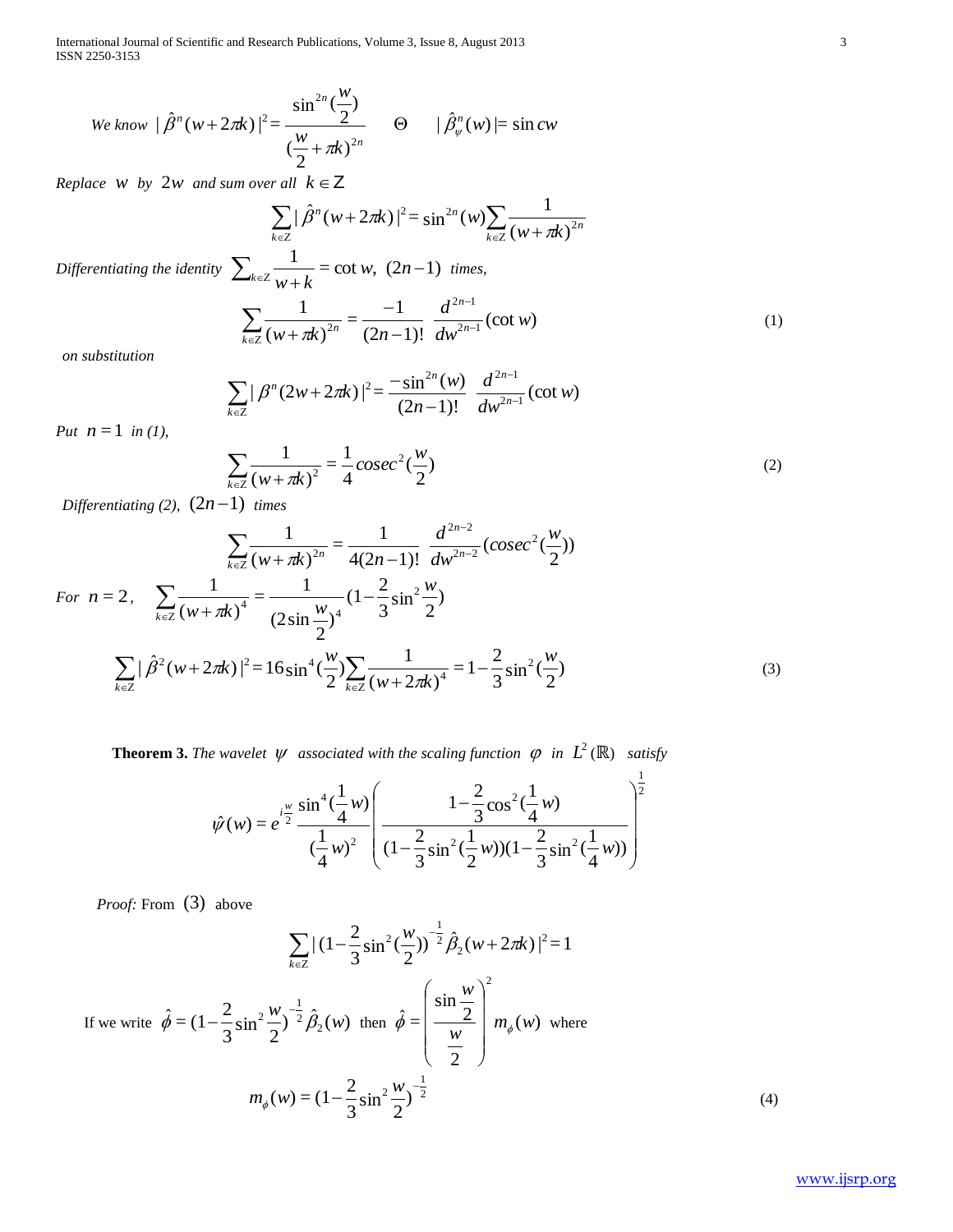International Journal of Scientific and Research Publications, Volume 3, Issue 8, August 2013 4 ISSN 2250-3153

The two scale equation for the scaling funtion  $\phi$  with low pass filter  $m_0(w)$  is  $\hat{\phi}(2w) = m_0(w)\hat{\phi}(w)$ . Using (4)

$$
m_0(w) = \frac{(\sin w)^2 (1 - \frac{2}{3} \sin^2(\frac{1}{2} w))^{\frac{1}{2}}}{(2 \sin(\frac{1}{2} w))^2 (1 - \frac{2}{3} \sin^2(w))^{\frac{1}{2}}}
$$
  
=  $(\cos(\frac{w}{2}))^2 \left(\frac{1 - \frac{2}{3} \sin^2(\frac{1}{2} w)}{1 - \frac{2}{3} \sin^2(w)}\right)^{\frac{1}{2}}$ 

If the orthonormal wavelet associated with  $\phi$  is  $\psi$  then  $\psi$  satisfies

$$
\hat{\psi}(2w) = e^{iw} \overline{m_0(w+\pi)} \hat{\phi}(w)
$$

Using above result we get

$$
\hat{\psi}(2w) = e^{iw} \frac{\sin^4(\frac{1}{2}w)}{(\frac{1}{2}w)^2} \left( \frac{1 - \frac{2}{3}\cos^2(\frac{1}{2}w)}{(1 - \frac{2}{3}\sin^2(w)(1 - \frac{2}{3}\sin^2(\frac{1}{2}w)))} \right)^2
$$
(5)

1

The wavelet  $\psi$  is called *Franklin Wavelet*.

**Remark**: Now we turn on to  $F$  -spline and derive the *Franklin Fresnelet*, the wavelet associated with the  $F$  -spline. If  $\phi$  is the scaling function associated with the  $F$ -spline  $\hat{\beta}_\tau^2$  then (4) will become

$$
\hat{\phi}(w) = (1 - \frac{2}{3}\sin^2(\frac{w}{2}))^{-\frac{1}{2}} \hat{\beta}_\tau^2(w)
$$
\n
$$
= \hat{\beta}_2(w)\hat{k}_\tau(w)(1 - \frac{2}{3}\sin^2(\frac{w}{2}))^{-\frac{1}{2}} \Theta \hat{\beta}_\tau^2(w) = (\beta^2 * k_\tau)(w)
$$
\n
$$
= e^{\frac{i\pi}{4}} e^{-i\pi(w)^2} \left( \frac{\sin(\frac{w}{2})}{\frac{w}{2}} \right)^2 (1 - \frac{2}{3}\sin^2(\frac{w}{2}))^{-\frac{1}{2}}
$$

Computing as in the previous case the  $m_0(w)$  associated with this scaling function  $\phi$  differ from the earlier one (4) by a factor of  $e^{-i3\pi(w)^2}$ . Hence the Franklin Fresnlet  $\psi$  in the Fourier domain is expressed as in the RHS of (4) except for a multiple of  $e^{-i3\pi (w)^2}$ .

## **ACKNOWLEDGMENT**

The author received support in the form of a Minor Research Project from University Grants Commission, New Delhi, INDIA.

#### **REFERENCES**

- [1] I.Daubechies, The Lectures on Wavelets,SIAM,Philadelphia,1992
- [2] M. Liebling, Fresnelets, New Multi resolution Wavelet Bases for Digital Holography, IEEE Transactions on image processing, 2003
- [3] David F Walnut, An Introduction to Wavelet Analysis, Birkhauser 2012
- [4] G.Weiss and E.Hernandez,A First Course on Wavelets,CRC Press,1996